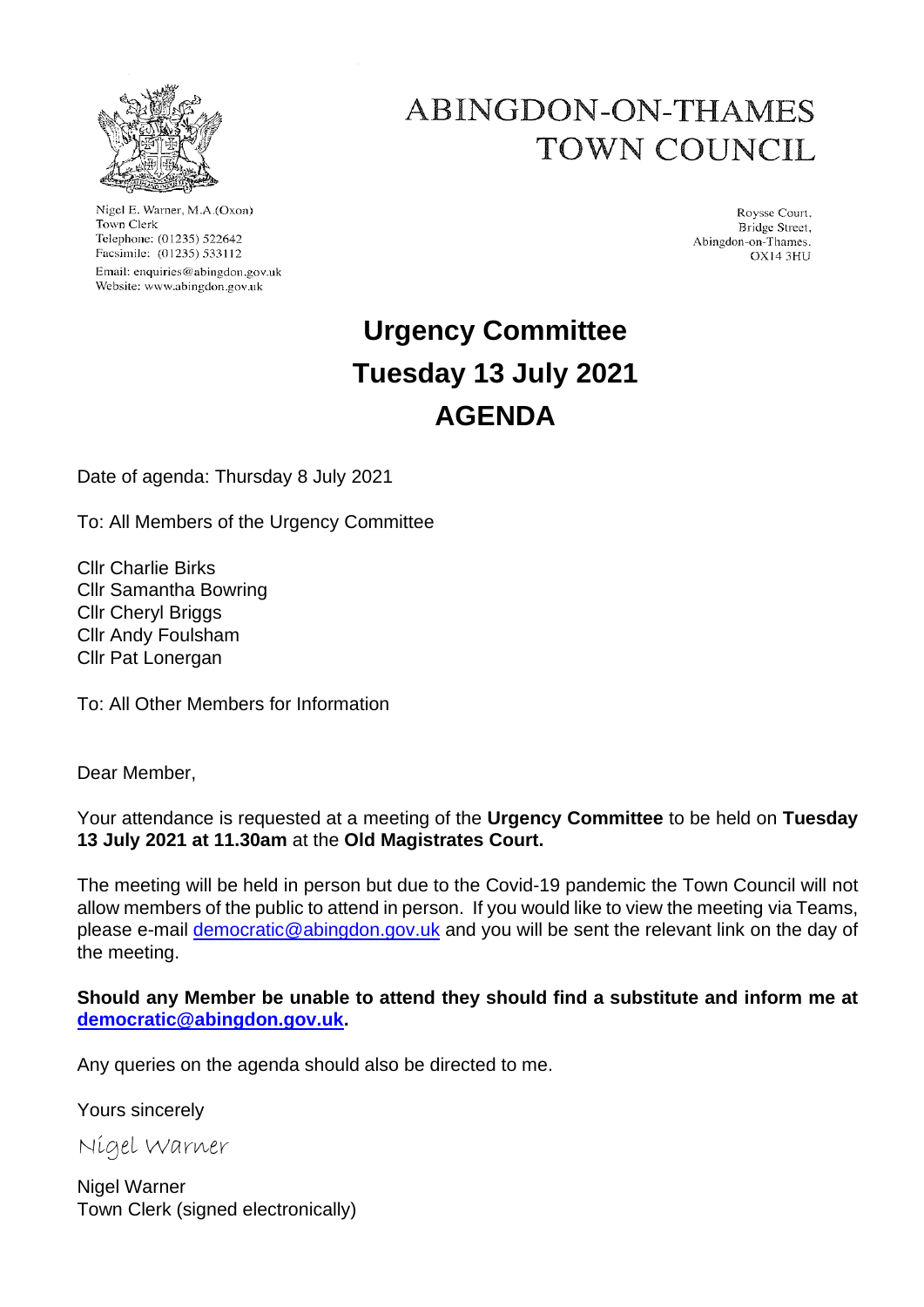# **Abingdon-on-Thames Town Council Our Vision**

To develop an inclusive community so that Abingdon is the place where everyone wants to live and where the wellbeing of residents is prioritised. In developing this community, the town will be one which is environmentally sustainable, vibrant, resilient and safe.

## **Our key objectives**

- 1. To respond effectively and speedily to the climate emergency.
- 2. To develop a resilient, sustainable town which will provide a home for residents now and in the future.
- 3. To manage the Council's assets efficiently and effectively to meet for the needs of the community now and in the future.
- 4. To work with community partners to support those who are vulnerable and in need and to create opportunities to increase social inclusivity.

## 1 **Apologies**

To receive any apologies for absence **and nominated substitutes**.

### 2 **Declarations of interest**

To receive any declarations of interest from Members in relation to any items to be considered at the meeting in accordance with the Local Code of Conduct.

## 3 **Minutes of previous meeting**

To receive, consider and sign as a correct record the draft minutes of the meeting of the Urgency Committee of [25 June 2021.](https://www.abingdon.gov.uk/wp-content/uploads/2021/07/Urgency-Committee-25.6.21-Draft-Minutes.pdf)

## 4 **Items referred from advisory committees for consideration**

To consider matters referred from Town Council advisory committees as listed below:

[Community Services](https://www.abingdon.gov.uk/wp-content/uploads/2021/07/Urgency-Committee-13.7.21-Item-4-Recommendations.pdf) Advisory Committee 6 July 2021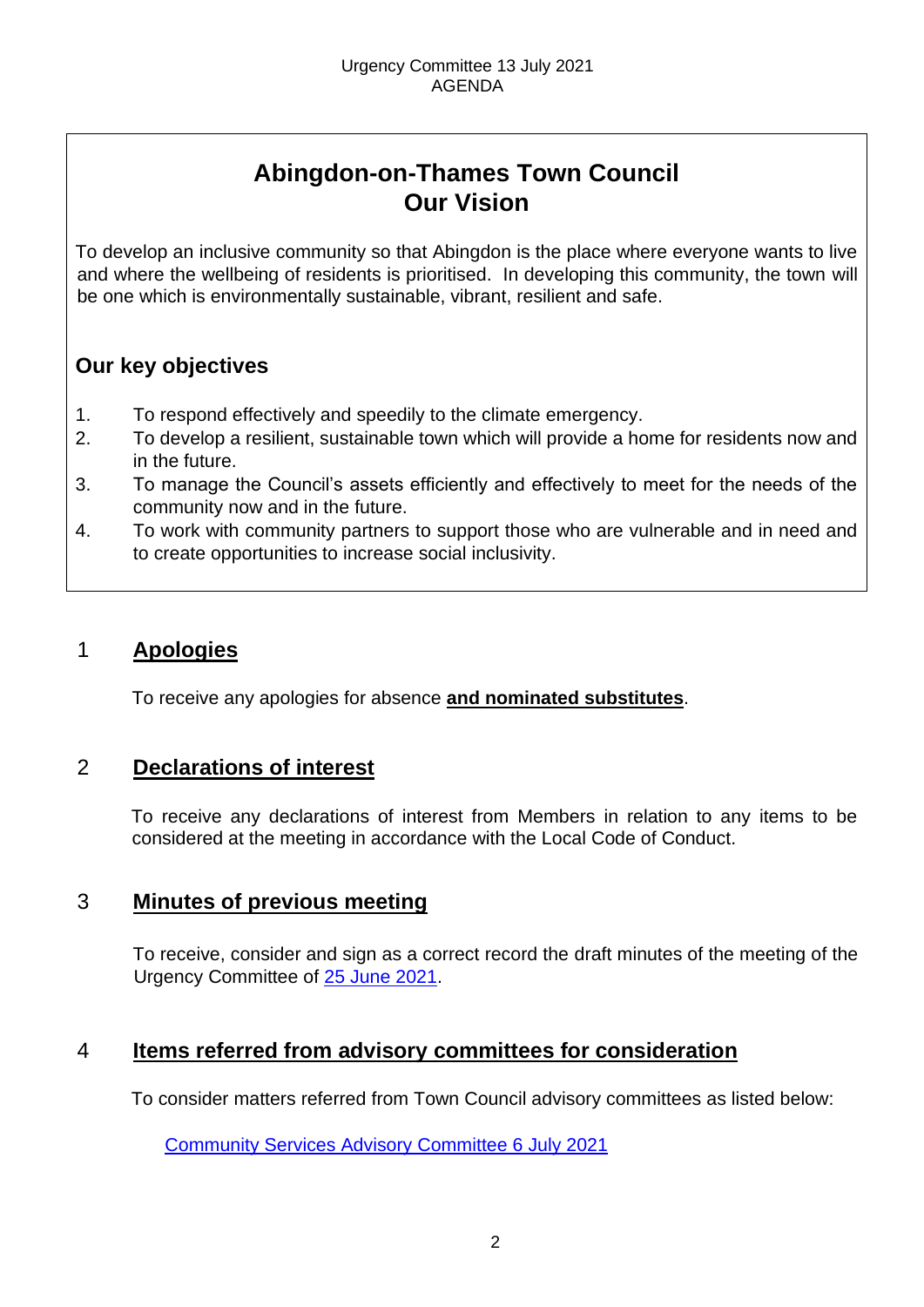# 5 **Dates of future meetings**

Tuesday 27 July, 11.30am

*The law allows members of the public and press to record meetings of the Council and its committees. Should you wish to record at any meeting which is open to the public it is requested that you inform the Town Clerk of your intention to film or record before the day of the meeting, by emailing democratic@abingdon.gov.uk or telephoning 01235 522642.* 

*For information, whilst this meeting is being hosted virtually using Microsoft Teams the Council will not be recording the meeting.*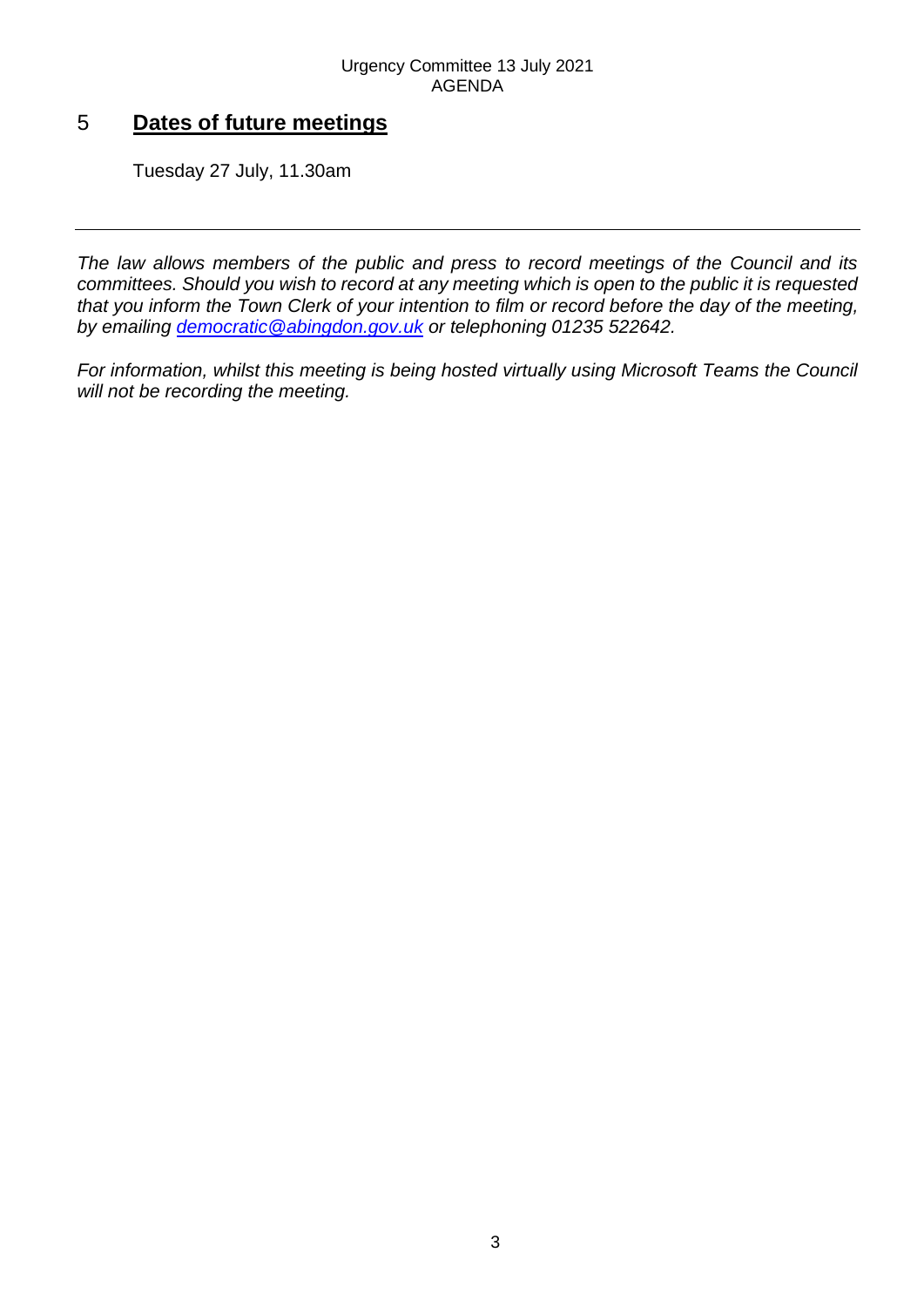#### Urgency Committee 13 July 2021 AGENDA

### **Note on Governance**

#### **Context:**

At the start of the pandemic government approved the Local Authorities and Police and Crime Panels (Coronavirus) (Flexibility of Local Authority and Police and Crime Panel Meetings) (England and Wales) Regulations 2020 ("the 2020 Regulations"). These regulations enabled council meetings to take place online. However the Regulations expired on 6 May 2021. The government has not brought forward new legislation and a legal challenge in relation to the Local Government Act 1972, which if successful would have enabled virtual meetings to continue, failed.

The impact of the above is that from 7 May 2021 any meetings where decisions are taken – either by council or committees – are required to be in-person meetings.

The council has made representations to government regarding this matter as it considers this requirement to represent an unnecessary and avoidable risk to elected representatives and council officers. The council is keen to return to in-person meetings as soon as it is safe to do so but considers that councils should be able to take full advantage of modern technology to enable Councillors and the public to attend meetings virtually as well as in person.

Councils have responded in different ways to the new circumstances. At its meeting of 28 April 2021 the council decided to delegate all decision-making to an Urgency Committee comprising of 5 members. This committee will meet "in person" in accordance with the Local Government Act 1972. The council's committees will continue to meet virtually as Advisory Committees in order to discuss matters but will not make decisions; all committee recommendations will be referred to the Urgency Committee.

These arrangements have been made in response to the current continuing public health emergency. The arrangements are made on a temporary basis and will be reviewed regularly.

#### **Council resolution of 28 April 2021**

The full text of the Council's resolution is below:

- *1. Online attendance at Council meetings is no longer legal but the council considers that there remains a serious risk to health when meeting in person indoors. Consequently the Council delegates its powers to an Urgency Committee.*
- *2. Committees will meet online as advisory committees and will discuss business as usual. The recommendations and decisions will be advisory until they are ratified by the Urgency Committee, apart from the Planning, Highways and Consultations Committee, whose recommendations will be actioned immediately by the Town Clerk.*
- *3. Members of the public can continue to attend the advisory committee meetings via the joining link and apply to participate in the public participation section of the meeting.*
- *4. The decisions made by the urgency committee will be in accordance with the recommendations from the advisory committees and not changed without a material reason.*